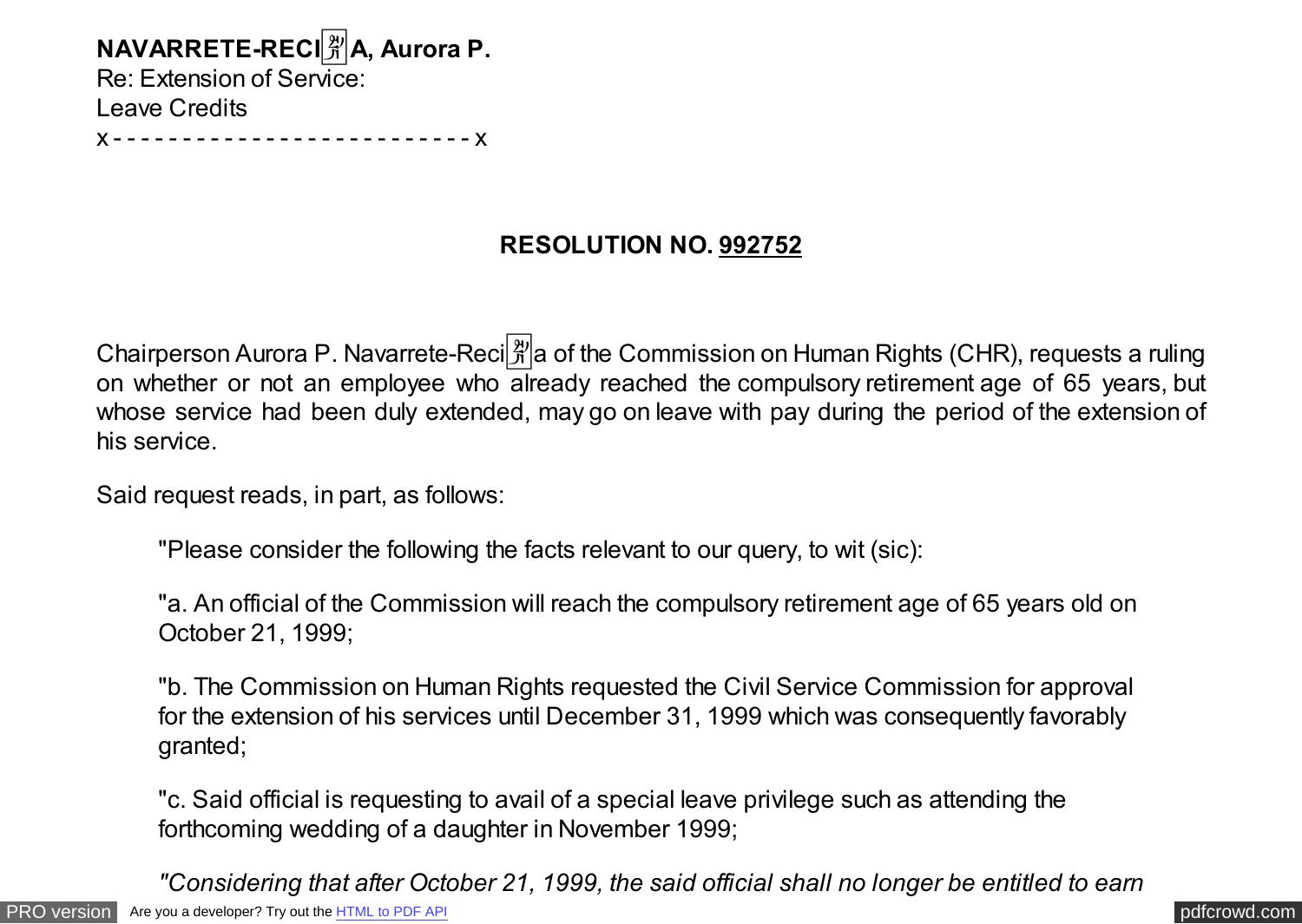*leave credits as he is considered retired by then, can he still avail of a special leave privilege? If so, shall we treat the same as leave-with-pay? Is a retiree serving only his extension period entitled to avail any of the special leave privileges?*

*"Since this is a precedent, for our agency, we shall appreciate your opinion on the matter as it will serve as our reference should there be a similar instances (sic) occuring (sic) in the future."*

Relevant to the present case is Section 12, Rule XIII of the Revised Omnibus Rules on Appointments and Other Personnel Actions, as amended, which provides, to wit :

*"Sec. 12. No person who has reached compulsory retirement age of 65 can be appointed to any position in the government.*

*"The Commission however may, in meritorious cases, extend the services of the one who has reached compulsory retirement age of 65 for a period of SIX (6) MONTHS, SUCH EXTENSION SHALL BE AT THE MAXIMUM PERIOD OF ONE (1) YEAR FOR THOSE WHO WILL COMPLETE THE FIFTEEN (15) YEARS OF SERVICE REQUIRED UNDER THE GSIS LAW. REQUEST FOR EXTENSION SHALL BE MADE BY THE HEAD OF OFFICE AND SHALL BE FILED WITH THE COMMISSION PRIOR TO THE DATE OF THE OFFICIAL EMPLOYEE'' COMPULSORY RETIREMENT."*

*"Services rendered during the period of extension. FOR THOSE WHO SHALL COMPLETE THE 15 YEARS OF SERVICE REQUIRED UNDER THE GSIS LAW*

*SHALL BE CREDITED AS PART OF THE GOVERNMENT SERVICE.*

*"OFFICIALS AND EMPLOYEES ON SERVICE EXTENSION SHALL BE ENTITLED TO SALARIES, ALLOANCES, AND OTHER REMUNERATIONS, THAT ARE NORMALLY CONSIDERED PART AND PARCEL OF AN EMPLOYEE'S COMPENSATION PACKAGE, SUBJECT TO THE IMPLEMENTING REGULATIONS OF THE GRANT*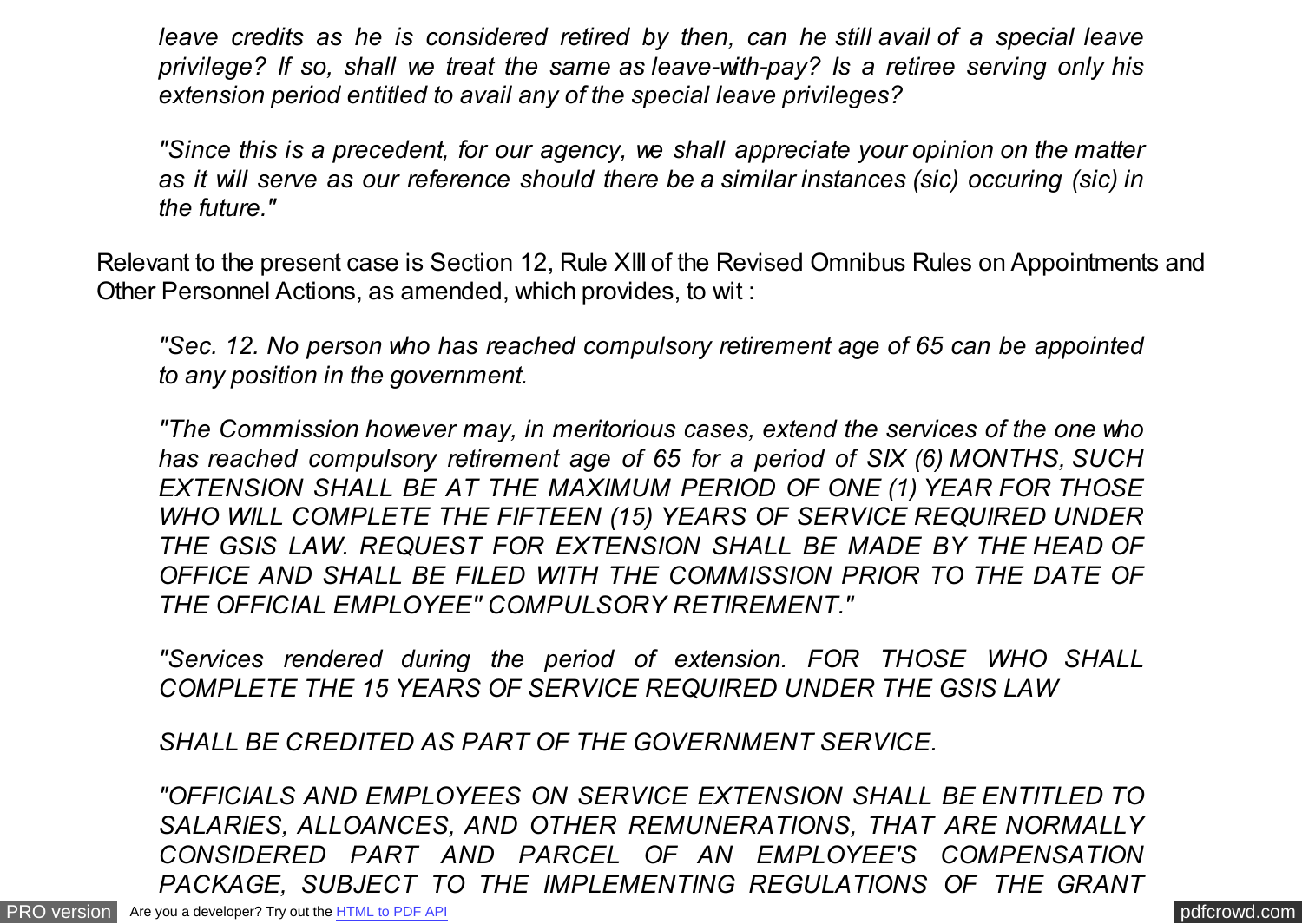*THEREOF. Such extension of service shall not entitle the employee to leave credits." (underscoring supplied)*

It is clear from the aforecited rule that an official or employee who has already reached the compulsory retirement age of 65 years, but who is on extended service, is not entitled to any leave credits. This does not mean, however, that said official or employee is already absolutely barred from availing of special leave privilege for some compelling reasons. This, an official or employee, who is on extended service, can be excused from work or go on leave with pay pursuant to the issuances on special leave privileges.

Thus, in the present case, an official or employee in the CHR who is on extended service after reaching the mandatory age of retirement, may avail of special leave privilege with pay for a period of time on account of some urgent or compelling reason as provided for under Civil Service Law, Rules and Regulations on the matter. It is to be stressed, However, that said official or employee shall not earn any leave credits in his favor.

WHEREFORE, the Commission hereby rules that an official or employee who is on extended service after reaching the compulsory retirement age of 65 years may, for some urgent or compelling reason, avail of a special leave privilege with pay.

Quezon City, **DEC 15 1999**

## **CORAZON ALMA G. DE LEON** Chairman

**THELMA P. GAMINDE JOSE F. ERESTAIN, JR.**

[PRO version](http://pdfcrowd.com/customize/) Are you a developer? Try out the **HTML to PDF API [pdfcrowd.com](http://pdfcrowd.com)** pdfcrowd.com